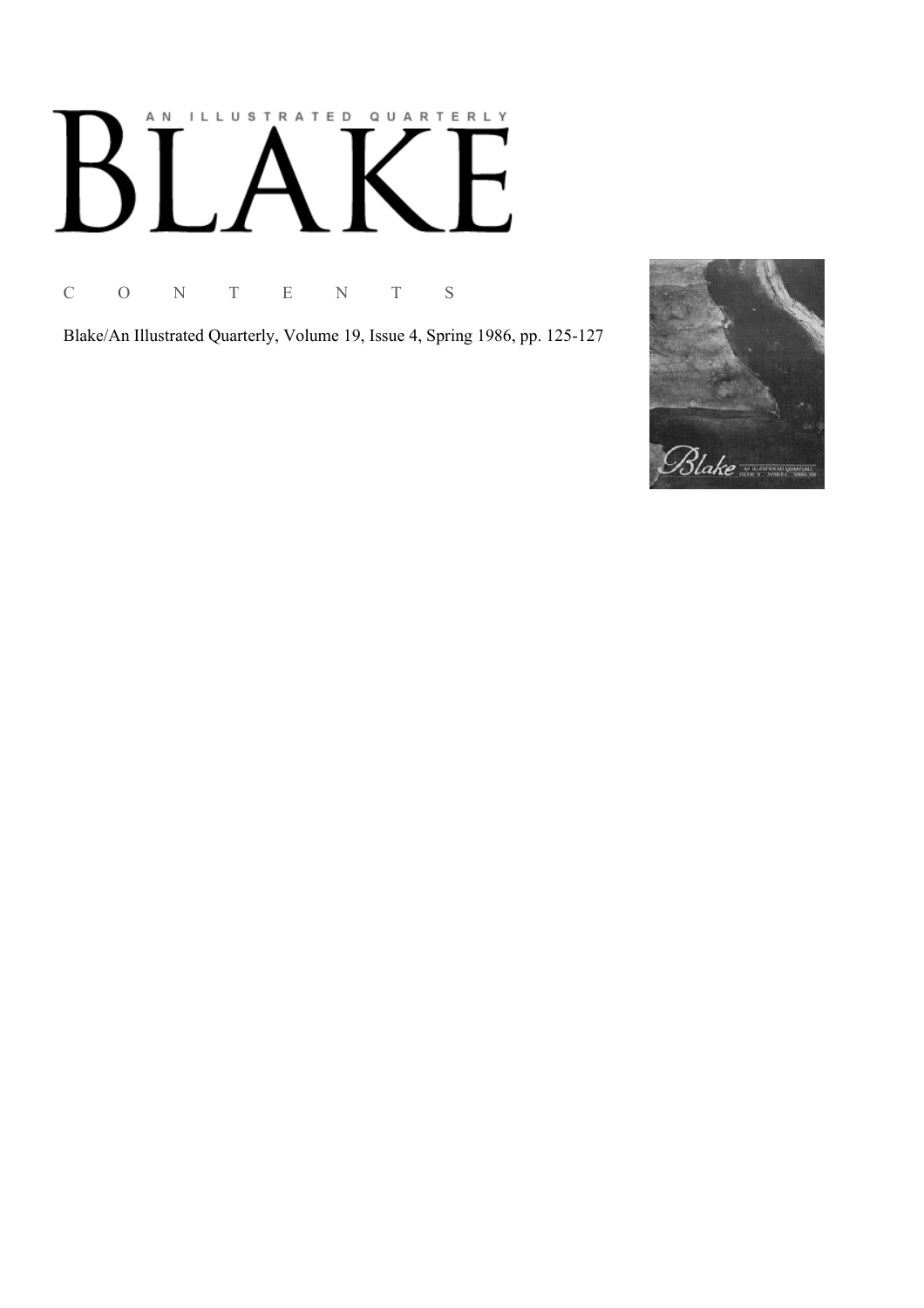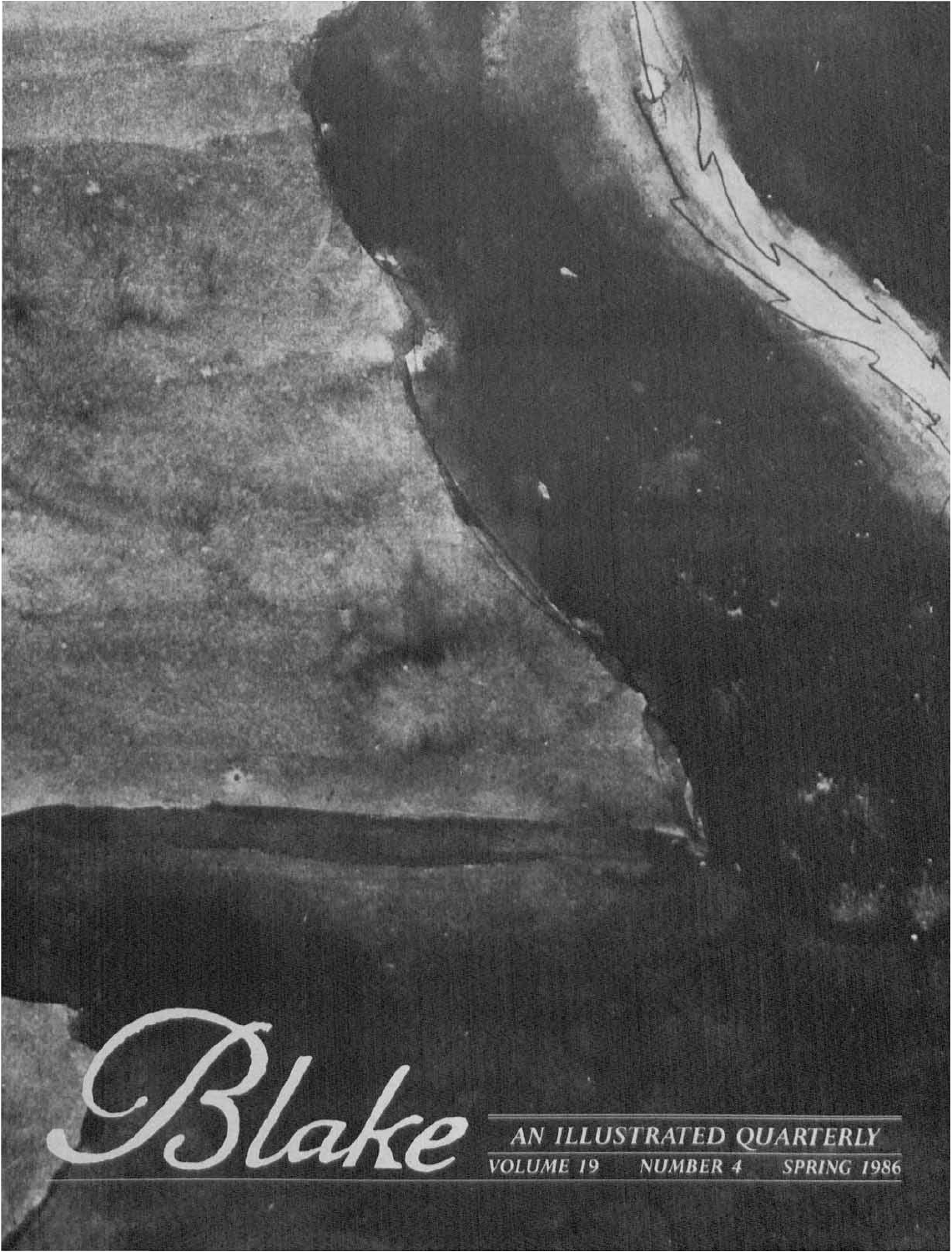

**VOLUME 19 NUMBER 4 SPRING 1986** 

## **CONTENTS**

128 From Sketch to Text in Blake: The Case of The Book of Thel by G.E. Bentley, Jr.

#### **MINUTE PARTICULARS**

- Blake, Thomas Boston, and the Fourfold Vision 142 by David Groves
- "Infant Sorrow" and Robert Greene's Menaphon by 142 **Greg Crossan**

#### **REVIEWS**

- Daniel Albright, Lyricality in English Literature, 144 reviewed by Anne Williams
- 146 Jackie DiSalvo, War of Titans: Blake's Critique of Milton and the Politics of Religion, reviewed by Robert F. Gleckner
- Kathleen Raine, The Human Face of God: William  $151$ Blake and the Book of Job, reviewed by Bo Ossian Lindberg

#### **POETRY**

150 On Blake's Painting of Jesus and the Woman Taken in Adultery by Warren Stevenson

#### **DISCUSSION**

- Connoisseurship and the Palmer Fakes by Martin 155 Butlin
- C 1986 Morris Eaves and Morton D. Paley

## **CONTRIBUTORS**

G.E. BENTLEY, JR., of the University of Toronto writes on Blake, Flaxman, Cumberland, and illustratedbook makers of their times.

MARTIN BUTLIN, Keeper of the Historic British Collection at the Tate Gallery, London, is the author of numerous books on Blake and Turner and a frequent contributor to Blake.

GREG CROSSAN is a senior lecturer in English at Massey University, New Zealand, where he teaches Romantic Literature and Romantic Mythmaking. He has written chiefly on the poetry of John Clare.

ROBERT F. GLECKNER, Professor of English, Duke University, is the author of The Piper and the Bard: A Study of William Blake, Blake's Prelude: "Poetical Sketches," and Blake and Spenser. He is also the co-author (with Mark Greenberg) of a forthcoming MLA volume, Approaches to Teaching Blake's "Songs."

DAVID GROVES, a Canadian lecturer working in Scotland, is the author of James Hogg: Tales of Love and Mystery and James Hogg and His Art (forthcoming).

BO OSSIAN LINDBERG is a painter and art historian at the Institute of Art History in Lund, Sweden. He is the author of William Blake's Illustrations to the Book of Job.

WARREN STEVENSON, Associate Professor of English, University of British Columbia, has written on the major English Romantics. His most recent book is Nimbus of Glory: A Study of Coleridge's Three Great Poems.

ANNE WILLIAMS, Associate Professor of English, University of Georgia, is the author of Prophetic Strain: The Greater Lyric in the Eighteenth Century. Currently an ACLS Fellow, she is at work on a study of Romantic allegory and the gothic tradition.